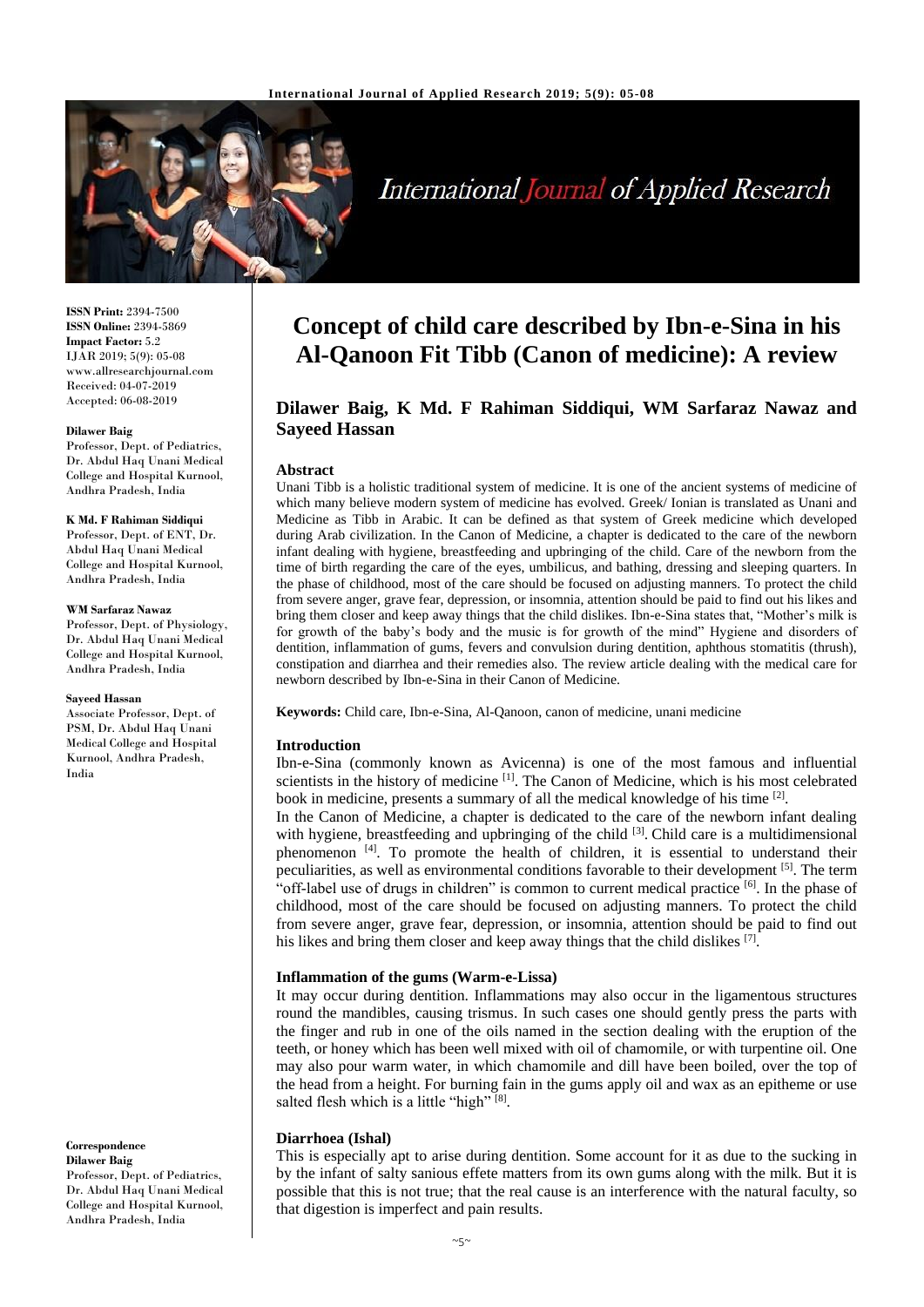It is just this that hinders digestion in feebly constituted infants. If it is only slight, you will not be asked to treat it. If the parents are afraid it will become injurious, leading to wasting, one would treat by applying rose-seed, caraway, anise, and celery seed to the abdomen, or apply a plaster prepared with caraway and roses infused in vinegar, or with frumenty boiled in, vinegar. Should this fail, use a sixth part of a dram of goat-cheese in. Cold water, taking care to prevent curdling of the milk in the infant's stomach by replacing the milk for that day with the soft yolk of an egg, or with morsels of bread boiled in water, or ground wheat boiled in water<sup>[9]</sup>.

#### **Constipation during dentition (Husr)**

The treatment is by a suppository made with well-cooked honey, or with pennyroyal, or with iris-root (in the natural state or after scalding). A little honey may be given in the food. As much oil of turpentine as makes the bulk of a chick-pea may be gently rubbed over the abdomen; or oliveoil; or some ox-bile may be applied over the thigh or over the navel. Or maidenweed (bakhuri maryam) may be applied  $[10, 11]$ .

#### **Convulsions during dentition (Tashannuj)**

This is generally due to fermentative changes in the digestion, aided by nervousness, especially if the baby is over-fat and humid in constitution. The treatment is to use oil of iris, lily, alkanna, or mallow [11].

#### **Grave convulsions during dentition (Kuzaz)**

This is treated by water in which cucumber has been boiled; or by oil of violets admixed with oil of cucumber. If there is reason to suppose that the convulsions are due to dryness, because they develop after fevers, or after severe diarrhoea, and because they gradually become more pronounced, then the joints should receive an injunction with violet-oil (alone or beaten up with a little white wax), and violet-oil may be applied to the head. The same things should be employed vigorously if dry tetanus develop [8, 11, 12].

#### **Incessant crying with loss of sleep (Fiqdan Al-Nuwm)**

Whimpering-The causes of persistent crying are: heat, cold, fleas, gnats, hunger, thirst, retained urine-for which give melon-seed and julep to both nurse and child; retained faeces-for which give the nurse laxatives, herbs, olive oil, prunes. For this condition it is necessary to make it sleep if possible, by giving poppy bark and seed, and oil and lettuce and apply poppy oil to the temples and vertex. If this does not suffice prepare the following medicament: Take bugle seed, juniper berry, white poppy, yellow poppy, linseed, celandine seed, purslane, plantain seed, lettuce seed, fennel seed, aniseed, caraway; some of each is roasted little by little; then all are rubbed together. Add one part of fried fleawort seed which is not powdered. Mix the whole with a like amount of sugar and give two "drams" as a potion. If it is desired to make it still stronger, one should add an amount of opium equal to a third part of it or less [8].

#### **Night-terrors** (**Allayl Al-Ahwal**)

These are often due to over-repletion with food, which undergoes putrefactive change. The stomach is aware of this. An injurious effect passes on from the sensitive faculty to the formative and imaginative faculties, wherefore the terrifying visions arise. It is necessary therefore to see that the stomach is not full at bed-time; honey should be given the infant to lick, and in this way it will digest that which is in the stomach and displace it  $[8, 11]$ .

#### **Water on the Brain (Maaur Raas)**

In this condition accumulation of abnormal fluids in the brain ventricle which is known as Maaur Raas (Hydrocephalus). It is a type of Warm-e-Maayi<sup>[8]</sup>.

#### **Inflammation in the brain (Warm-e-Dimag)**

There is pain in the eyes and the throat, and the face becomes yellow. The body is dry; the fontanelles are depressed, the orbits sunken: Aeg. Hence the brain must be rendered cool and moist by the use of cortex of cucumber, parings of gourd, juice of garden nightshade, and especially purslane juice, and rose oil with a little vinegar, and rose oil with egg-yolk. Each of these is constantly changed [8, 11].

#### **Affections of the mouth (Qula)**

Aphthous stomatitis- Aphthae (Thrush): Aphthae are plentiful when the lining membrane of the tongue and mouth is too delicate to bear touching, even by the wateriness of the milk, for it is this that is injurious to it, and gives rise to" the aphthae. The condition is worse, and dangerous to life, if they remain immature and black like charcoal. The condition is more favourable if they are white or yellow. The treatment is to employ some such gentle medication as -is described in special treatises on the subject. Sometimes triturated violets are sufficient by themselves; sometimes they need mixing with roses, a little saffron and carob-bean. Or, again, lettuce-juice, nightshade juice, purslane juice and endive-juice may 'suffice. If treatment is still resisted, use bruised liquorice root.

When aphthae are associated with boils in the gums it is beneficial to use myrrh, gall, frankincense bark, thoroughly ground up and mixed with honey. An acetous rob of mulberries and rob of unripe grapes may suffice. Sometimes it is advantageous to bathe the gums with honey-water and wine (or, syrup and honey) and follow this up with some of the desiccatives we have named  $[8]$ . If a stronger (astringent) medicament is required, use the leaf-veins and bark of pomegranate, and pomegranate blossoms and sumach, six drams of each ; galls, four drams ; aniseed two drams. Rub them together and thoroughly powder them up. Then dust this upon the gums  $[8, 11]$ .

#### **Prominence of the eyes (Baruz Al-Euyun)**

Apply juice of boxthorn made with milk; then bathe with water in which chamomile and mountain balm have been boiled. Whiteness over the pupils, due to much crying, is treated with nightshade juice. If the eyelids are affected with blepharitis, owing to constant crying, treat this also with nightshade juice [8].

#### **Otorrhea (Silanul Uzn)**

Watery discharge from the ears. This is due to an undue degree of moisture in the body, especially in the brain. An ointment is prepared with wool-fat, honey, wine and a little alum, or nitre or saffron. This is then introduced into the ears with a syringe. Or it may suffice to dip wool into a sour wine or into wine to which a little saffron has been added, and place this in the ears  $[8, 11]$ .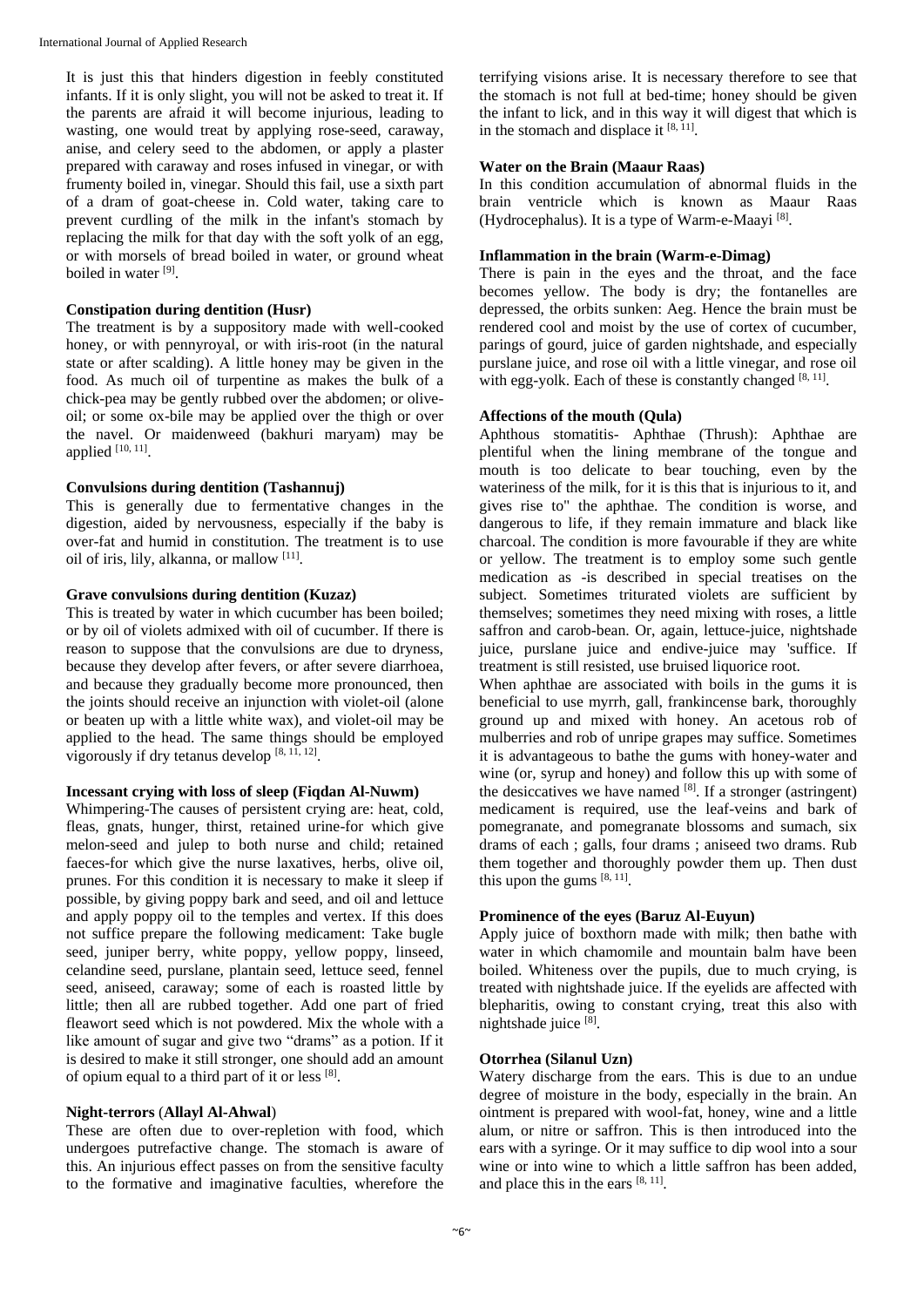#### **Earache (Wajaul Uzn)**

This may be due to flatulence, or to undue moistness. It is to be treated by juice of boxthorn, origanum, salt, white sugar, lentils, myrrh, colocynth seeds and cedar or, savin seeds. Any of these should be digested in oil and instilled drop by drop [8] .

#### **Disturbance of the breathing (Aidtirab fi Al-Tanafus)**

Difficulty breathing-Anoint the roots of the ears and tongue with oil. It would also be very helpful to press the tongue down so as to cause the infant to vomit. Warm water may also be dropped into the mouth drop by drop, and a little linseed and honey begiven it to suck  $[8, 11]$ .

#### **Abnormal snoring (Alshakhayr Ghyr Tabiei)**

This is noticed when the infant is in very deep sleep. Give linseed ground up in honey, or ground caraway' in honey, to lick [8] .

#### **Constant sneezing (Aleuts Al-Mustamiru)**

This may be a sign of cerebral disorder. In such a case this must be treated, cooling the inflammation, by inunction with infrigidant juices and. oils. If there be no inflammation, some mountain balm may be insufflated into the nostrils [8, 11] .

#### **Cough and Coryza (Nazla wa Zukam)**

Some people advice for this that the infant's head should be laved in plenty of warm water and that plenty of honey should be smeared over the tongue. After that, the root of the tongue should be depressed to enable the infant to expel the abundant phlegm by vomiting, which will secure recovery. Small doses of the following demulcents may also be given daily in new milk: gum arabic, gum tragacanth, quince seed, liquorice juice, brown sugar  $[8, 11]$ .

#### **Digestive disturbance (Fasad-e-Hazm).**

**Weakness of the stomach (Zoaf-e-Meda)**. The abdomen should be anointed with musk and rose or myrtle water. Give a drink containing quince juice and a little clove or nutmeg, or three-eighths of a dram of nutmeg with a small quantity of quince-juice  $[8, 12]$ .

#### **Severe vomiting (Qai)**.

This may be treated with three grams of clove. A plaster containing weak anti-emetics may be applied over the stomach  $^{[8, 11]}$ .

#### **Hiccough (Fawaq)**

For this administer coco-nut water with sugar or honey can be used for it. Some-time Ajwain water is effective [11].

#### **Flatulent distension (Nafakh-e-Shikam)**.

For treatment of Nafakh-e-Shikam, the following very useful measure may be here effective. Take equal parts of origanum, Castoreum and caraway. Rub them up and mix together. Give the weight of three barley grains in a draught [8, 12] .

#### **Colic (Wajaul Batan)**

The infant writhes and cries. Hot water applications should be made to the abdomen, using also plenty of warm oil and a little wax [8, 11, 12] .

#### **Griping (Al-Imsaak)**

This is due to cold. Beneficial for this condition is the following •: three drams of each of nasturtium and caraway; grind them together. Pass through a sieve. Intersperse them with old cow butter. Give as a draught with cold water [8, 11].

#### **Anal Prolapse (Khurooj-e-Miqad)**

Give pomegranate bark, fresh myrrh, inner rinds of acorns (or, chestnuts), dried roses, burnt horn' alum of Yamen, nails of goats, pomegranate blossoms (unopened) and nails of fowls. Take equal parts and thoroughly boil them together in water until all their virtue has come out. Then give as an enema, tepid [8, 11].

#### **Hernia (Fataq)**

When a child cries very much, a swelling may form in the groin or navel. This is a hernia. Some-advise that it should be rubbed with cardamon (bishop's weed) and sprinkled with egg-white, a thin bandage being applied tightly over the place. Others advise burnt bitter lupin, as an infusion in wine and myrrh, placed over the part. Stronger remedies are: hot styptics (astringents), such as myrrh cypress bark; cypress fruit. Aloes; acacia fruit [8, 11, 12].

#### **Formation of an inflammatory mass between the throat and stomach (Alkutlat Al-A- Iltihabia)**

This sometimes spreads to the muscles and cervical vertebrae. The treatment is to cause the infant's bowels to act, using a suppository. After that, give mulberry rob and the like. An inflammatory mass may form in the navel, especially after the cord has separated. In this case one should use Celtic spice and- turpentine; dissolve them in rape-seed oil. They may be given internally or applied as a plaster over the navel [8, 11].

#### **Worms (Deedan-e-Shikam)**

Round worms are very injurious when they arise in the small intestine. Thread-worms are usually round the anus. Flat worms are rare. Round worms are treated with absinthe water (wormwood of Pontus), of which a little is given m milk, according to its concentration. It may be necessary to apply a plaster over the abdomen, made up of Kabul rice, myrobalan, ox-bile, and colocynth pulp. To treat threadworms take one part of each of elecampane and madder chelidonium; a kind of cucumber: (other readings)]; add sugar equal in bulk to the whole. Give as a draught with hot water [8, 11, 12].

#### **Disorders of the Skin (Amraz-e-Jild)**

Ibn-e-Sina described the following advice :-(i) Attend to the diet of the wet-nurse. Give sweet articles of food. (2) Attend to the diet of the child (a) this should not be too rich or too spare; (b) avoid constipation: add a little honey to the food; or, should this prove inadequate, add turpentine to the bulk of a chick-pea; (c) avoid looseness of the bowels: add millet to the food [8, 11, 12, 13] .

#### **Furunculosis (Al-Damal)**

Pimples forming all over the body. If they are ulcerating and black it is a fatal sign. If they resemble aphthae, it is also mortal, especially when they spread out. If they are white, it is more hopeful. If red, it is also more hopeful. If they come out freely, it is a better sign. The treatment in all cases consists in using fine desiccants dissolved in the bath-water,